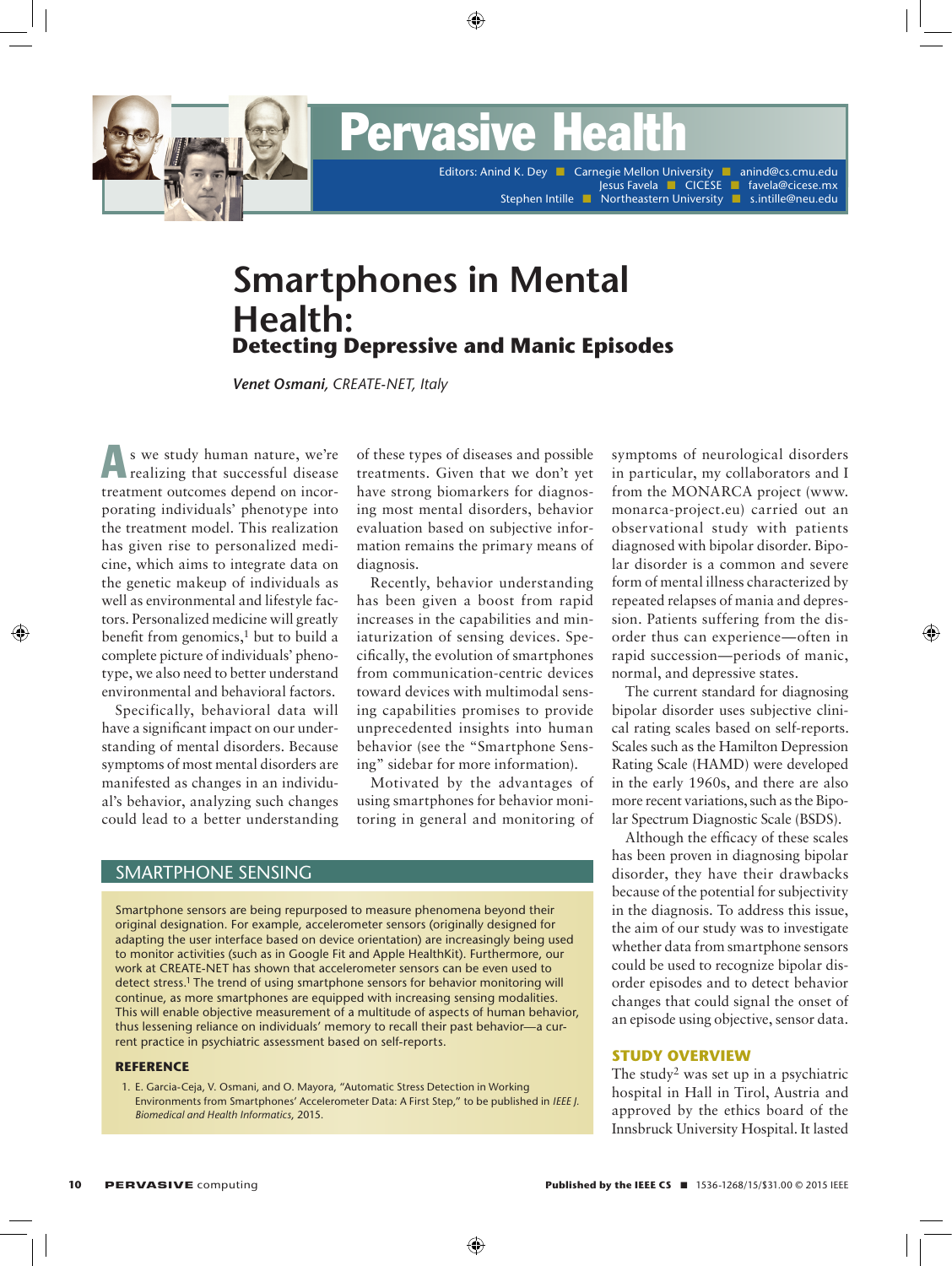from November 2012 to August 2013 and involved 12 patients. Each patient was continuously monitored during his or her daily life for 12 weeks on average, resulting in over 1,000 days of smartphone sensor data. There were no constraints of any kind placed on the patients with respect to holding the phone in a specific manner or at a specific place on the body or otherwise.

Each patient underwent a mental state examination at the beginning and end of the study and every three weeks in between; more frequent examinations would have resulted in a learning effect that could have biased the outcome. Mental state examinations resulted in patients' state scores that were normalized between –3 (episode of severe depression) and +3 (episode of severe mania), having moderate and mild conditions represented at scales ±2 and  $\pm 1$ , respectively.

Figure 1 shows the evolution of the patients' mental states during the monitoring period. (Note that two patients, p0202 and p0602, withdrew early, and patients p0402 and p0202 didn't experience a change of state during the monitoring period and thus weren't considered in the analysis.)

#### **Results**

Considering that depressive and manic episodes are manifested through psychomotor retardation and agitation respectively, as the first step, we investigated the correlation between physical activity (measured through the smartphone's accelerometer) and patient states.3 Afterward, we investigated the potential of smartphone sensor data to recognize a bipolar episode and detect changes in a patient's state that could signal the onset of an episode.

### **Initial Analysis of Physical Activity Data**

A daily physical activity score was calculated for each patient, excluding days when the patients went to the clinic for their mental state



**Figure 1. The mental state of the patients during various stages of the monitoring period.2**

examination. We excluded these days so as not to bias the results, because on these days, physical activity would have been present independent of the patient's condition.

Surprisingly, the Pearson product-moment correlation coefficient between daily physical activity scores and patients' states showed weak correlation (*r* = 0.3638, *p* < 0.05). One of the reasons for the weak correlation was that a daily activity score didn't capture individual differences between patients, both in terms of circadian rhythms as well as other patterns of daily activities.

Upon receiving advice from the psychiatrists, we divided the day into four intervals (morning, afternoon, evening, and night), and we calculated an activity score for each interval. This resulted in much stronger correlation between daily intervals' activity scores and patients' mental state examination scores ( $r = 0.6248$ ,  $p < 0.05$ ). This initial investigation was then followed by further analysis of data from other sensing modalities with the aim of recognizing bipolar episodes and detecting changes that might signal the onset of an episode.

# **Recognizing Bipolar Disorder Episodes**

Although the correlation between physical activity and bipolar episodes has been established in the medical literature, other aspects of the behavior of bipolar disorder patients haven't previously been measured. These aspects include location and mobility patterns, voice analysis during phone calls, and analysis of phone call patterns. Our subsequent study investigated whether accelerometer and GPS data could be used to recognize the patient state and detect the onset of an episode.

*Recognizing the patient state.* Considering that ground truth data (a psychiatric mental state examination) was at threeweek intervals, we chose a period of seven days before and two days after the mental state examination for the sensor data. This was based on the assumptions elicited from discussions with the psychiatrists that state changes are gradual and the probability of a major change within a few days is low.

Extracted features from accelerometer signals and GPS traces were used in single modality classification of the patient state and were also fused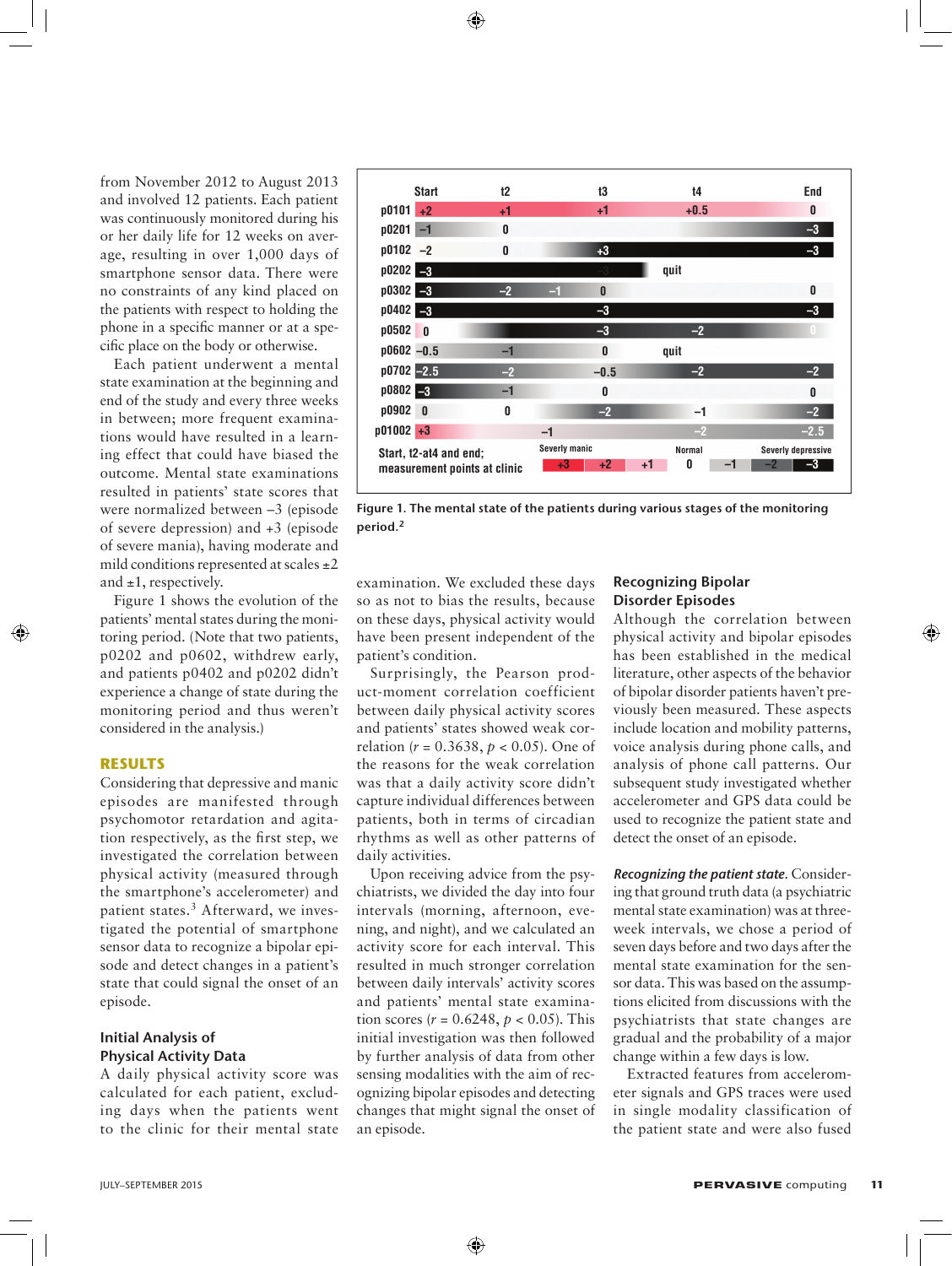# **HEALTHCARE**

| Classifier accuracy performance in recognizing the patient state. <sup>4</sup> |                                 |                                           |                                                      |
|--------------------------------------------------------------------------------|---------------------------------|-------------------------------------------|------------------------------------------------------|
| <b>Patients</b>                                                                | Fusion*-%<br>(no. of instances) | $GPS^{\dagger}$ -<br>% (no. of instances) | Accelerometer <sup>‡</sup> -<br>% (no. of instances) |
| p0101                                                                          | 70 (70)                         | 77(26)                                    | 75 (70)                                              |
| p0102                                                                          | 84 (46)                         | 82 (34)                                   | 76 (46)                                              |
| p0201                                                                          | 68 (38)                         | 77(36)                                    | 68 (38)                                              |
| p0302                                                                          | 82 (60)                         | 92 (47)                                   | 66 (60)                                              |
| p0502                                                                          | 71(58)                          | 85(28)                                    | 72 (58)                                              |
| p0602                                                                          | 77(31)                          | 71(31)                                    | 66 (21)                                              |
| p0702                                                                          | 74 (42)                         | 77(31)                                    | 73 (42)                                              |
| P0802                                                                          | 79 (62)                         | 89 (37)                                   | 77 (62)                                              |
| p0902                                                                          | 83 (35)                         | 85 (35)                                   | 70(35)                                               |
| p1002                                                                          | 68 (43)                         | 79 (22)                                   | 71(43)                                               |
| <b>Mean</b>                                                                    | 76                              | 81                                        | 72                                                   |

**Table 1**

\* Fusion: 70.3% recall and 74% precision

† Location: 81.7% recall and 80.8% precision ‡ Accelerometer: 62.9% recall and 64.8% precision

| State change detection. <sup>2</sup> |                      |                         |  |
|--------------------------------------|----------------------|-------------------------|--|
| <b>Patients</b>                      | <b>Recall</b><br>(%) | <b>Precision</b><br>(%) |  |
| p0101                                | 91.1                 | 93.4                    |  |
| p0102                                | 86.2                 | 96.8                    |  |
| p0201                                | 97.3                 | 92.9                    |  |
| p0302                                | 100                  | 93.8                    |  |
| p0502                                | 97.8                 | 97.6                    |  |
| p0602                                | 100                  | 87.4                    |  |
| p0702                                | 96.8                 | 97.1                    |  |
| p0802                                | 95.6                 | 95.2                    |  |
| p0902                                | 100                  | 97.1                    |  |
| p1002                                | 100                  | 91.2                    |  |
| Average                              | 96.5                 | 94.2                    |  |

**Table 2**

together,<sup>2</sup> using mental state examination as the ground truth. A withinpatient Naïve Bayes classification achieved 81 percent mean accuracy in recognizing the patient state (k-nearest neighbor, j48 search tree, and a conjunctive rule learner yielded similar performance results). The classifier's precision was 81 percent, and recall was 82 percent.

As Table 1 shows, patients' location data is a good predictor of their state and, in our case, it was even better than physical activity (obtained from the accelerometer data) for predicting the state.<sup>4</sup>

*Detecting patients' change of state.* We also investigated detection of a state change without explicit recognition of the new bipolar state. This was important, because detecting patients' change of state (which can indicate onset of an episode) can lead to a visit to the clinic and allow early intervention.

In this approach, we built a model of a single patient state. All points falling outside this model were classified as a change. The approach of starting with a single default state has an advantage in that a new patient who comes to the clinic can be given a device to measure state changes as soon as initial data has been collected for their current state.

After fitting a multivariate Gaussian distribution to the default state and establishing distance measures using Mahalanobis distance, we evaluated the model. The results showed that for each patient, state changes could be detected with an average precision of 96 percent and average recall of 94 percent (see Table 2).

*Analyzing the patient's voice and calls.*  It's well known that bipolar episodes

cause changes in a patient's voice, such as in prosody and speech fluency.5 As such, we extended the analysis with data from phone call patterns and sound analysis. We divided the sound analysis into speech features to understand dyadic communication of the patient with the other person on the line and into voice features to detect emotions<sup>6</sup>

Table 3 shows results of episode detection based on analysis of phone calls, sound analysis, and the fusion of both. (Note that phone call data was not available for four of the patients.) Speech analysis and phone call data didn't perform as well in episode prediction compared to the location (GPS) data shown in Table 1. We also investigated how well the fusion of all available data could detect a patient's state change.

*Detecting state change by fusing sensor modalities.* We tested a set of fusion strategies—namely, logical AND, OR, and our own *weighted fusion*. 6

The results shown in Table 4 reveal that an AND concatenation (meaning a state change is detected only when all sensor modalities detect change) wasn't very precise. Furthermore, it didn't detect many changes (low recall). This is to be expected, considering that features come from four distinct sensors; the AND strategy would imply that behavior changes must be significantly reflected in all the sensor modalities.

Using an OR concatenation, almost all changes were detected (very high recall); however, there were a number of false alarms (lower precision). By applying the self-designed weightedfusion concatenation, both recall and precision were very high, meaning that almost all changes were detected with almost no false alarms.

Using all features improved state change detection with respect to the previously described accelerometer and location data. Table 4 shows that the best accuracy can be achieved in fusing